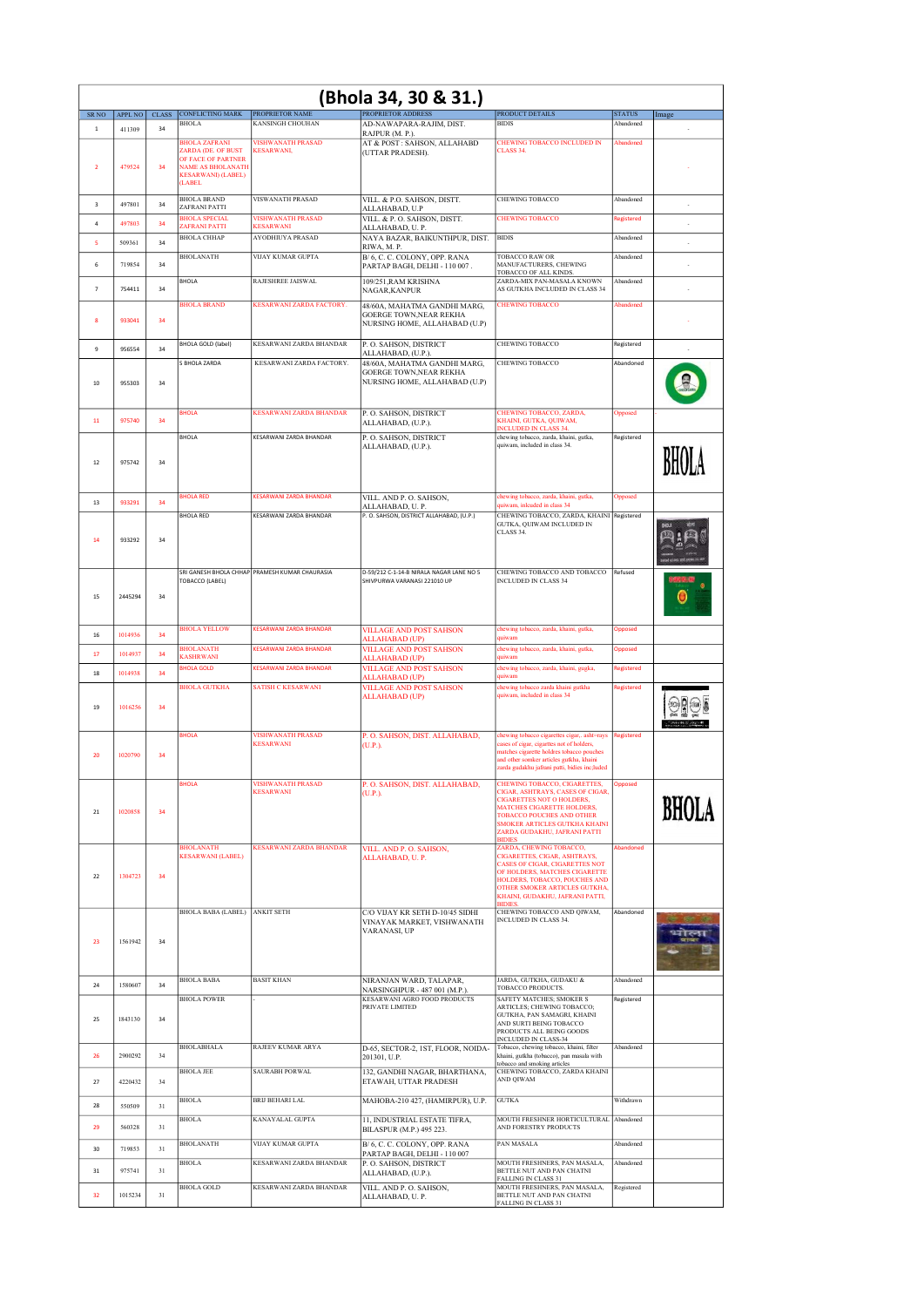| 33 | 1015235 | 31 | <b>BHOLA YELLOW</b>                                                     | KESARWANI ZARDA BHANDAR                                  | VILL. AND P. O. SAHSON,<br>ALLAHABAD, U.P.                                                        | MOUTH FRESHNERS, PAN MASALA,<br>BETTLE NUT AND PAN CHATNI<br>FALLING IN CLASS 31                                                                                                                                                                                                                                                                                                                                                                                                                                              | Registered |                  |
|----|---------|----|-------------------------------------------------------------------------|----------------------------------------------------------|---------------------------------------------------------------------------------------------------|-------------------------------------------------------------------------------------------------------------------------------------------------------------------------------------------------------------------------------------------------------------------------------------------------------------------------------------------------------------------------------------------------------------------------------------------------------------------------------------------------------------------------------|------------|------------------|
| 34 | 1016255 | 31 | <b>BHOLA PAN MASALA</b><br>[DEVICE]                                     | KESARWANI ZARDA BHANDAR                                  | VILLAGE AND POST SAHSON<br>ALLAHABAD, UTTAR PARDESH.                                              | MOUTH FRESHNERS PAN MASALA<br>BETTLE NUT AND PAN CHATNI<br>FALLING IN CLASS 31.                                                                                                                                                                                                                                                                                                                                                                                                                                               | Registered |                  |
| 35 | 1020787 | 31 | <b>BHOLA (IN HINDI)</b>                                                 | VISHWANATH PRASAD<br><b>KESARWANI</b>                    | P. O. SAHSON, DIST. ALLAHABAD,<br>(U.P.).                                                         | AGRICULTURAL HORTICULTURAL<br>AND FORESTRY PRODUCTS AND<br>GRAINS NOT INCLUDED IN OTHER<br>CLASSES, LIVING ANIMALS, FRESH<br>FRUITS AND VEGETABLES, SEEDS<br>LIVE PLANTS AND FLOWER<br>FOODSTUFFS FOR ANIMALS, MALT<br>PAN MASALA MOUTH FRESHNERS<br>SCENTED SUPARI BETALNUTS,<br>GUTKHA, SQUASHES, BARELY FRESH<br>BANS FRESH FRUITS, NUTS (FRUITS)<br>AND VEGETABLES, MALT EXTRACTS<br>BRAN OIL CAKE, SEASAMENATURAL<br>PLANTS INCLUDING VINE PLANT<br>AND FLOWERS INCLUDED IN CLASS<br>31                                  | Registered |                  |
| 36 | 1020851 | 31 | <b>BHOLANATH</b><br><b>KASHRWANI (LABEL)</b>                            | VISHWANATH PRASAD<br><b>KESARWANI</b>                    | P. O. SAHSON, DIST. ALLAHABAD,<br>(U.P.).                                                         | AGRICULTURAL HORTICULTURAL<br>AND FORESTRY PRODUCTS AND<br>GRAINS NOT INCLUDED IN OTHER<br>CLASSES, LIVING ANIMALS FRESH<br>FRUITS AND VEGETABLES, SEEDS<br>LIVE PLANTS AND FLOWER.<br>FOODSTUFFS FOR ANIMALS MALT,<br>PAN MASALA, MOUTH FRESHENERS,<br>SCENTED SUPARI, BETAL NUTS,<br>GUTKHA, SQUASHES, BARLEY,<br>FRESH BEANS, FRESH FRUITS, NUTS<br>(FRUITS) AND VEGETABLES, MALT<br>EXTRACTS, BRAN IOL CAKE<br>SEASAMENATURAL PLANTS<br>INCLUDING VINE PLANTS AND<br>FLOWERS AND ALL BEING GOODS<br>INCLUDED IN CLASS 31. | Registered | भोलानाथ केसरवानी |
| 37 | 1020852 | 31 | <b>BHOLA</b>                                                            | VISHWANATH PRASAD<br><b>KESARWANI</b>                    | P. O. SAHSON, DIST. ALLAHABAD,<br>(U.P.).                                                         | AGRICULTURAL,<br>HORTICULTURAL AND<br>FORESTRY PRODUCTS AND<br>GRIANS NOT INCLUDED IN<br>CLASSES, LIVING ANIMALS,<br><b>FRESH FRUITS AND</b><br><b>VEGETABLES, SEEDS, LIVE</b><br>PLANTS AND FLOWER,<br>FOODSTUFFS FOR ANIMALS,<br>MALT PAN MASALA, MOUTH<br>FRESHNERS, SCENTED SUPARI,<br>BEATALNUTS, GUTKHA,<br>SQUASHES, BARLEY, FRESH<br>BEANS, FRESH FRUITS, NUTS<br>(FRUITS) AND VEGETABLES,<br>MALT EXTRACTS, BRAN IOL,<br>SEASAMENATURAL PLANTS<br>INCLUDING VINE PLANTS AND<br>FLOWERS AND INCLUDED IN<br>CLASS 31.  | Registered |                  |
| 38 | 1290775 | 31 |                                                                         | BHOLA TAUJI (LABEL) BHOLA GRANDSONS FOODS PVT.<br>LTD.   | 104, SHARDA COMPOUND, VILL<br>PURNA, BHIWANDI, DIST. THANE-421<br>302.                            | PAN MASALA, MOUTH FRESHENERS, Registered<br>SCENTED SUPARI, BETALNUTS,<br>GUTKHA, SQUASHES, BARLEY,<br>FRESH BEANS, FRESH FRUITS, NUTS<br>(FRUITS) AND VEGETABLES, MALT<br>EXTRACTS, BRAN OIL CAKE,<br>SEASAME NATURAL PLANTS<br>INCLUDING VINE PLANTS AND<br><b>FLOWERS.</b>                                                                                                                                                                                                                                                 |            |                  |
| 39 | 1304724 | 31 | <b>KESARWANI</b>                                                        | BHOLANATH (LABEL) KESARWANI ZARDA BHANDAR                | VILL. AND P. O. SAHSON,<br>ALLAHABAD, U.P.                                                        | AGRICULTURAL, HORTICULTURAL<br>AND FORESTRY PRODUCTS AND<br>GRAINS NOT INCLUDED IN OTHER<br>CLASSES, LIVING ANIMALS, FRESH<br>FRUITS AND VEGETABLES, SEEDS,<br>LIVE PLANTS AND FLOWER,<br>FOODSTUFFS FOR ANIMALS, MALT,<br>PAN MASALA, MOUTH FRESHENERS,<br>SCENTED SUPARI, BETALNUTS,<br>SQUASHES, BARLEY, FRESH BEANS,<br>FRESH FRUITS, NUTS (FRUITS) AND<br>VEGETABLES, MALT EXTRACTS,<br>BRAN OIL CAKE, SEASAME NATURAL<br>PLANTS INCLUDING VINE PLANTS<br>AND FLOWERS AL BEING GOODS<br><b>INCLUDED IN CLASS 31.</b>     | Registered |                  |
| 40 | 2801502 | 31 | <b>BHOLA</b>                                                            | KESARWANI ZARDA BHANDAR                                  | P.O. Sahson, District Allahabar, Uttar<br>Pradesh                                                 | Mouth Freshners, Pan Masala, Bettle Nut<br>and Pan Chatni.                                                                                                                                                                                                                                                                                                                                                                                                                                                                    | Registered |                  |
| 41 | 3894981 | 31 | <b>BHOLA SHOLA</b>                                                      | M/S BHOLA SHOLA PET SERVICES<br>AND FARM PRIVATE LIMITED | C/O HARWINDER PAL SINGH<br>GREWAL VILL ARJANWAL,<br>ADAMPUR, JALANDHAR, PUNJAB-<br>.144102, INDIA | Animal foodstuffs, Animals (Live --- ),<br>Animal litter (Products for --- ). Animals<br>(Edible chews for --- ), Animals (Menagerie<br>- )                                                                                                                                                                                                                                                                                                                                                                                   | Objected   |                  |
| 42 | 2872903 | 31 | <b>SAHU BHOLA</b>                                                       | RAJENDRA KUMAR SAHU                                      | WARD NO. 06, TOURIYA MOHALLA, SAHU<br>MARG, CHHATARPUR - 471001, (M.P.)                           | SUPARI, SCENTED SUPARI, GREEN<br>MUTTER, BETAL NUT, AGRICULTURAL,<br>HORTICULTURAL AND FORESTRY<br>PRODUCTS AND GRAINS NOT INCLUDED<br>IN OTHER CLASSES; LIVE ANIMALS;<br>FRESH FRUITS AND VEGETABLES; SEEDS<br>NATURAL PLANTS AND FLOWERS;<br>FOODSTUFFS FOR ANIMALS, MALT                                                                                                                                                                                                                                                   | Abandoned  |                  |
| 43 | 2878632 | 31 | NS BHOLA Gold, DEVICE OF<br><b>I FAVES GEOMETRICAL</b><br>MISCELLANEOUS | DILIP KUMAR AGARWAL, DARI                                | BASTI, SATVAIYA, NAXALBARI, PIN-<br>734429.DARJEELING.W.B.                                        | PANMASALA, MOUTH REFESHNER                                                                                                                                                                                                                                                                                                                                                                                                                                                                                                    | Refused    |                  |
| 44 | 3912480 | 31 | BIG EAGLE SHIV BHOLA AGRO SHIV BHOLA AGRO INDIA<br><b>INDIA</b>         |                                                          | C-204, M2K, VICTORIA GARDEN, AZADPUR, DELHI-<br>110033                                            |                                                                                                                                                                                                                                                                                                                                                                                                                                                                                                                               | Objected   |                  |
| 45 | 581637  | 30 | NONANDRAI BHOLA (DEVICE<br>LABEL)                                       | MUNNI LAL                                                | 6691, KHARI BAOLI, DELHI - 110 006                                                                | SPICES, FRUIT FLAVOURINGS (OTHER THAN<br>ESSENTIAL OILS) JALIEERA POWDER AND<br>THANDAI POWDER INCLUDED IN CLASS 30.                                                                                                                                                                                                                                                                                                                                                                                                          |            |                  |
| 46 | 651232  | 30 | <b>BHOLA MASALA (LABEL)</b>                                             | SURESH KUMAR MULCHAND GARG                               | 56. INDERLOK COLONY KESAR BAGH ROAD. INDORE-9<br>(M.P.)                                           | SPICES, SAUCES, PAPAD, FARSANS, ETC.,                                                                                                                                                                                                                                                                                                                                                                                                                                                                                         | Abandoned  |                  |
| 47 | 896085  | 30 | <b>BHOLA NAMKEENS</b>                                                   | JAMBUKUMAR POONAMCHAND JAIN                              | 56, CHANDRAVALI SOCIETY, NEAR WATER TANK<br>KARELIBAUG, BARODA                                    | NAMKEENS                                                                                                                                                                                                                                                                                                                                                                                                                                                                                                                      | Abandoned  |                  |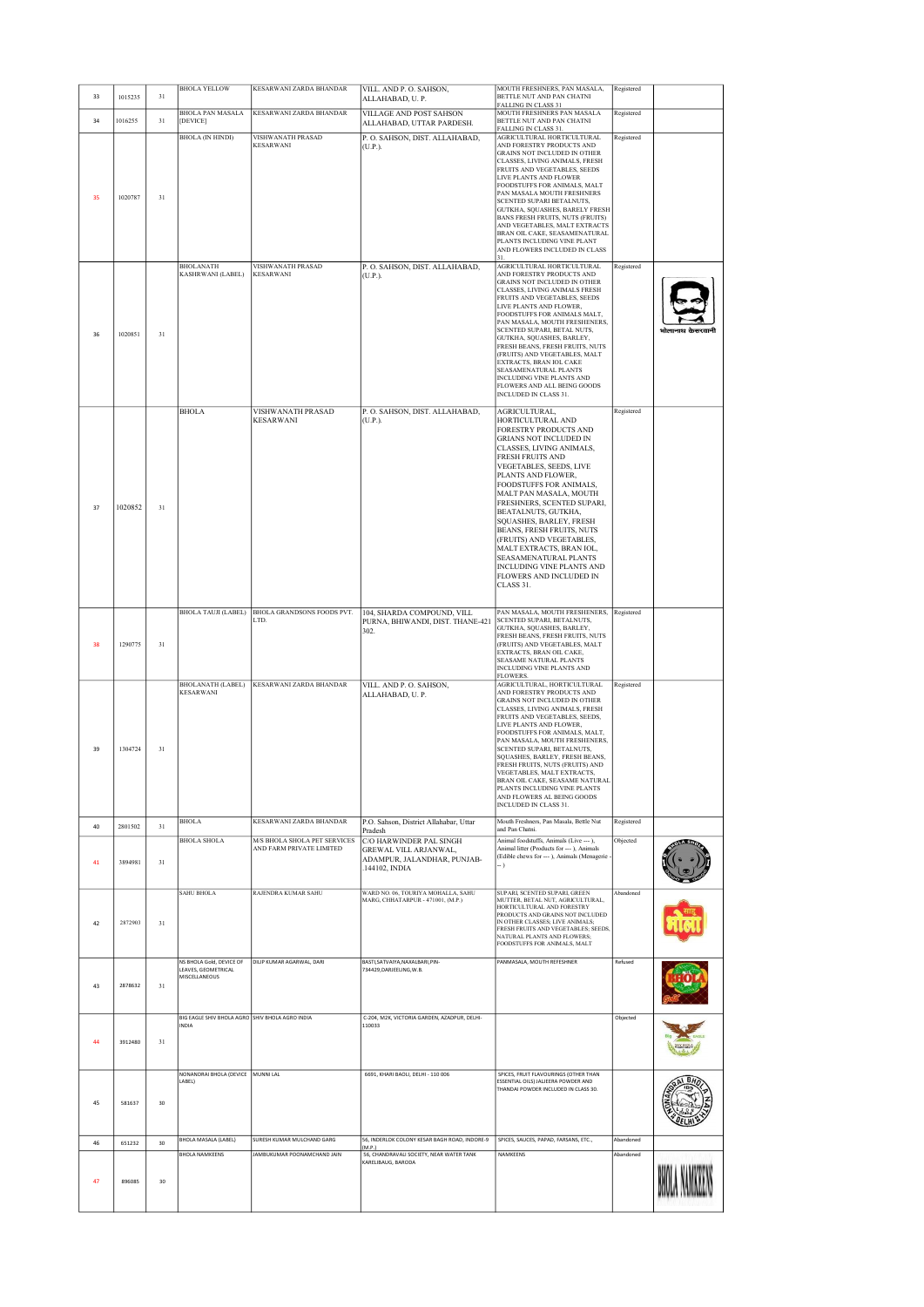| 48 | 910635  | 30 | BHOLA-BHANDARI                          | ASHOK A. CHANDNANI                           | SHOP NO. 69, MAIN ROAD, SECTOR 31, ULHASNAGAR-<br>421 004. (M.S.).               | NAMKEEN, WAFERS, FARSAN, SWEETS, AND<br>PREPARATIONS MADE FROM FLOUR AND                                                                                                                                                                                                                                                                                                                                                                                             | Abandoned  |                        |
|----|---------|----|-----------------------------------------|----------------------------------------------|----------------------------------------------------------------------------------|----------------------------------------------------------------------------------------------------------------------------------------------------------------------------------------------------------------------------------------------------------------------------------------------------------------------------------------------------------------------------------------------------------------------------------------------------------------------|------------|------------------------|
|    |         |    | <b>BHOLA</b>                            | SANJAY KUMAR                                 | P.O. RUPSAGAR, DIST. BUXAR [BIHAR]                                               | CEREALS IN CLASS 30<br>RICE. FLOUR AND SPICES                                                                                                                                                                                                                                                                                                                                                                                                                        | Abandoned  |                        |
| 49 | 947206  | 30 |                                         |                                              |                                                                                  |                                                                                                                                                                                                                                                                                                                                                                                                                                                                      |            |                        |
| 50 | 1020786 | 30 | BHOLA                                   | VISHWANATH PRASAD KESARWANI                  | P. O. SAHSON, DIST. ALLAHABAD, (U.P.).                                           | COFFEE, TE, COCOA, SUGAR RICE, TAPIOCA,<br>SAGO, COFFEE SUGSTITUE, FLOUR AND<br>PREPARATIONS MADE FROM CERALS PULSES,<br>BREAD, BISCUTIS, CAKES, PASTRY AND<br>CONFECTIONARY SWEET MEATS AND NAMKINS<br>BAKERY PRODUCTS ICES, HONEY, TREACLES,<br>YEAST BAKING POWDER SALT, MUSTARD<br>PEPPER, VINGAR, SAUCES, SPICES, FOOD<br>PRODUCTS FOR HUMAN CONSUMPTIONS. REAY<br>TO EAT FOOD PRODUCTSX, CEREALS FOODS<br>AND ALL OTHER GOOD INCOUDED IN CLASS 30              | Registered |                        |
| 51 | 1020849 | 30 | <b>BHOLANATH KASHRWANI</b>              | <b>VISHWANATH PRASAD</b><br><b>KESARWANI</b> | P. O. SAHSON, DIST. ALLAHABAD,<br>(U.P.).                                        | COFFEE, TEA, COCOA, SUGAR,<br>RICE, TAPIOCA, SAGO, COFFEE<br>SUBSTITTUTE, FLOUR AND<br>PREPARATIONS MADE FROM<br>CEREALS, PULSES, BREAD,<br>BISCUITS, CAKES, PASTRY AND<br>CONFECTIONARY, SWEET<br>MEATS AND NAMKINS, BAKERY<br>PRODUCTS, ICES, HONEY,<br>TREACLES, YEAST, BAKING<br>POWDER, SALT, MUSTARD,<br>PEPPER, VINEGAR, SAUCES,<br>SPICES, FOOD PRODUCTS FOR<br>HUMAN CONSUMPTIONS,<br>READY TO EAT FOOD<br>PRODUCTS, CEREALS FOODS<br>INCLUDED IN CLASS 30. | Registered |                        |
| 52 | 1020850 | 30 | <b>BHOLA</b>                            | VISHWANATH PRASAD<br><b>KESARWAN</b>         | I P. O. SAHSON, DIST. ALLAHABAD,<br>(U.P.).                                      | COFFE, TEA, COCOA SUGAR,<br>RICE TAPIOCA, SAGO, COFFEE<br>SUBSTITUTE, FLOUR AND<br>PREPARATIONS MADE FROM<br>CEREALS, PULSES, BREAD,<br>BISCUITS, CAKES, PASTRY AND<br>CONFECTIONARY, SWEET<br>MEATS AND NAMKINS, BAKERY<br>PRODUCTS, ICES, HONEY,<br>TREACLES, YEAST, BAKING<br>POWDER, SALT, MUSTARD<br>PEPPER, SAUCES, SPICES, FOOD<br>PRODUCTS FOR HUMAN<br>CONSUMPTIONS, READY TO<br>EAT FOOD PRODUCTS, CEREALS<br>FOODS.                                       | Registered | n 11 .                 |
| 53 | 1198057 |    | BHOLA MAHARAJ (LABEL)                   | JAGDISH PRASAD GAUTAM                        | BHOLA MAHARAJ LANE, SAKCHI,<br>JAMSHEDPUR-831001                                 | SWEETS, SNACKS, NAMKEEN<br>AND OTHER ALL INCLUDED IN<br>THE CLASS FOR SALE IN THE<br>STATES OF BIHAR JHARKHAND<br>AND ORISSA.                                                                                                                                                                                                                                                                                                                                        | Registered |                        |
|    |         |    | SHRI SHANKER BHOLA<br>(LABEL)           | SHANKARLAL GANGWANI                          | AMARDEEP TALKIES ROAD, RAIPUR -492 001 (C.G.)                                    | BESAN INCLUDED IN CLASS 30.                                                                                                                                                                                                                                                                                                                                                                                                                                          | Abandoned  |                        |
| 54 | 1223596 | 30 | BHOLA                                   | BHOLA FOOD PRODUCTS (P) LIMITED              | SAHSON, ALLAHABAD.                                                               | COFFEE, TEA, COCOA, SUGAR, RICE, TAPIOCA,                                                                                                                                                                                                                                                                                                                                                                                                                            | Registered |                        |
| 55 | 1242098 | 30 |                                         |                                              |                                                                                  | SAGO, COFFEE SUBSTITUTES, FLOUR AND<br>PREPARATIONS, MADE FROM CEREALS, BREAD,<br>BISCUITS, CAKES PASTRY AND CONFECTIONERY<br>ICES, HONEY, TREACLE, YEAST, BAKING<br>POWDER, SALT, MUSTARD, PEPPER, VINEGAR<br>SAUCES, SPICES, ICE INCLUDED IN CLASS 30                                                                                                                                                                                                              |            |                        |
| 56 | 1286182 | 30 | <b>BHOLAGURU &amp; SONS</b><br>(DEVICE) | VIJAY DEVIDAYALJI PANDEY                     | 25, RAMJI KI GALI, CHHOTA SARAFA, UJJAIN (M.P.).                                 | FOODSTUFF, SWEETS AND NAMKEEN INCLUDED Registered<br>IN CLASS 30.                                                                                                                                                                                                                                                                                                                                                                                                    |            |                        |
| 57 | 1426662 | 30 |                                         | <b>ROOPA RAI</b>                             | PLOT NO. 505, L, TRANSPORT NAGAR, ALLAHABAD,<br>(U.P)                            | ALL CONFECTIONARY GOODS, TABLET, CHURAN, Abandoned<br>CANDY INCLUDED IN CLASS 30                                                                                                                                                                                                                                                                                                                                                                                     |            | Ŕ,<br>SHRI BHOLA MOHIT |
|    |         |    |                                         |                                              |                                                                                  |                                                                                                                                                                                                                                                                                                                                                                                                                                                                      |            |                        |
| 58 | 1759600 | 30 | <b>BABA BHOLANATH</b>                   | <b>BISWANATH AGARWALA</b>                    | TOWN SCHOOL PARA, P.O.SAINTHIA, DIST.BIRBHUM, PIN   CHANACHUR<br>731234, W.B.    |                                                                                                                                                                                                                                                                                                                                                                                                                                                                      | Abandoned  |                        |
| 59 | 1759601 | 30 | <b>BHOLANATH (DEVICE)</b>               | <b>BISWANATH AGARWALA</b>                    | TOWN SCHOOL PARA, P.O.SAINTHIA, DIST.BIRBHUM, PIN CHANACHUR<br>731234, W.B.      |                                                                                                                                                                                                                                                                                                                                                                                                                                                                      | Abandoned  |                        |
| 60 | 1811550 | 30 | <b>BHOLA</b>                            | JAESHBHAI BALWANTBHAI SAVADIYA               | SILVER BAKERY STREET, B/H. SHIVAM FURNITURE,<br>BHAVNAGAR ROAD, RAJKOT - GUJARAT | PEANUTS, DARIA, NAMKEEN & POPCORNS<br>INCLUDED IN CLASS 30.                                                                                                                                                                                                                                                                                                                                                                                                          | Registered |                        |
| 61 | 1869410 | 30 | SHREE BHOLA (LABEL)                     | <b>ROOP RAI</b>                              | PLOT NO 505 L. TRANSPORT NAGAR ALLAHABAD                                         | ALL CONFECTIONARY GOODS TABLET, CHURAN, Registered<br>CANDY INCLUDED IN CLASS 30                                                                                                                                                                                                                                                                                                                                                                                     |            |                        |
| 62 | 1902528 | 30 | BHOLANATH                               | <b>SASANA ENTERPRISES</b>                    | 91-C, MITTAL TOWERS, NARIMAN POINT, MUMBAI-<br>400 021, MAHARASHTRA, INDIA       | COFFEE, TEA, COCOA, SUGAR, RICE, TAPIOCA,<br>SAGO, ARTIFICAL COFFEE; FLOUR AND<br>PREPARATIONS MADE FROM CEREALS, BREAD,<br>PASTRY AND CONFECTIONERY, ICES, HONEY,<br>TREACLE, YEAST, BAKING POWDER; SALT,<br>MUSTARD, VINEGAR, SAUCES (CONDIMENTS);<br>SPICES; ICE.                                                                                                                                                                                                 | Withdrawn  | BHOLANATH              |
| 63 | 1910442 | 30 | <b>BHOLA</b>                            | PRAKASHBHAI DAHYABHAI SHAH                   | J - 35, 36, NEW SARDAR MARKET, DUMBHAL, SURAT.<br><b>GUJARAT - INDIA.</b>        | SPICES INCLUDED IN CLASS-30. GOODS FOR<br>SALE IN THE STATE OF GUJARAT ONLY.                                                                                                                                                                                                                                                                                                                                                                                         | Opposed    |                        |